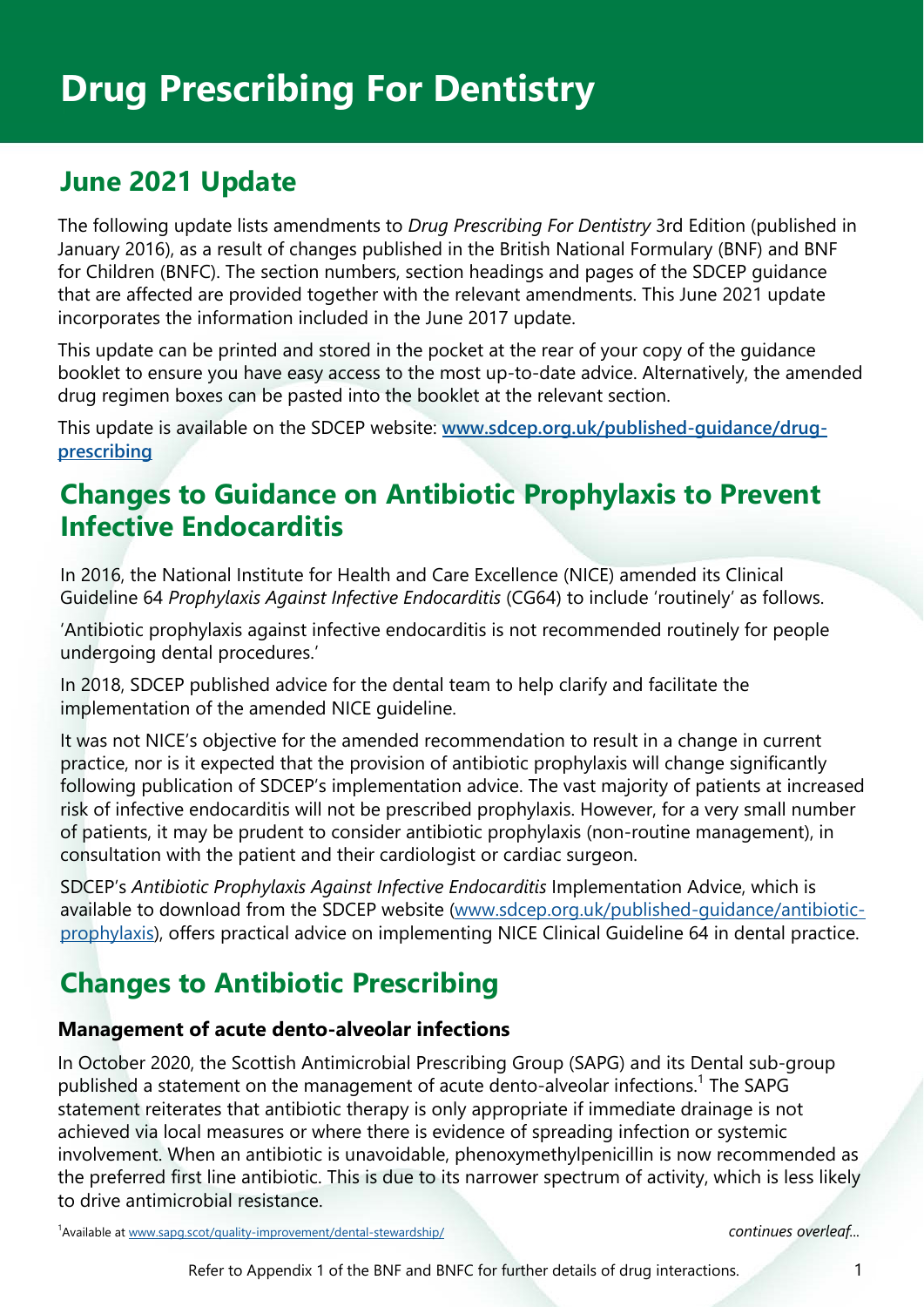The recommended phenoxymethylpenicillin regimen in adults is 500 mg four times daily for five days (see page 31 of SDCEP *Drug Prescribing For Dentistry* 3rd Edition for more details, including doses for children). Each tablet should be swallowed whole with water, at least 30 minutes before food, as ingestion of phenoxymethylpenicillin with meals slightly reduces the absorption of the drug. Where there is concern about a patient's compliance with this regimen, amoxicillin is an appropriate alternative.

### **Metronidazole**

The recommended adult dose of metronidazole was increased in BNF 73 (March 2017). See pages 3 and 4 of this update for revised metronidazole prescribing information.

### **Clarithromycin**

Clarithromycin tablets are not licensed in children under 12 years. Clarithromycin oral suspension should be prescribed for this age group.

### **Sinusitis**

Amoxicillin is no longer recommended for treatment of acute sinusitis. Local measures are recommended in the first instance, with antibiotic therapy only used for persistent symptoms or if symptoms are severe. Where an antibiotic is indicated, NICE Clinical Guideline 67 *Sinusitis (acute): antimicrobial prescribing* recommends phenoxymethylpenicillin as the drug of first choice. Doxycycline is appropriate for penicillin allergy or intolerance. See page 4 of this update for revised sinusitis prescribing information.

### **Interaction Between Topical Miconazole and Warfarin**

In June 2016, the Medicines and Healthcare products Regulatory Agency (MHRA) issued a reminder of the potentially serious consequences of the interaction between miconazole oral gel and warfarin. *Drug Prescribing For Dentistry* 3rd Edition currently advises that both systemic fluconazole and topical miconazole should not be prescribed for those patients taking warfarin or statins due to the potential for serious drug interactions. An up-to-date medical history is vital in ensuring that dentists are aware of all medications a patient takes.

## **Analgesic and Antibiotic Contraindications and Cautions**

A resource which provides details of the contraindications and cautions which should be taken into account when prescribing analgesics or antibiotics in dental practice is now available on the SDCEP website (www.sdcep.org.uk/published-guidance/drug-prescribing). Much of the content was originally developed as part of the response to the COVID-19 pandemic but is now provided as a supplement to the SDCEP *Drug Prescribing For Dentistry* guidance.

## **Dental Prescribing App**

The SDCEP *Dental Prescribing* app has been amended to include the information in this update. The app is available to download free on Google Play<sup>TM</sup> or the App Store<sup>SM</sup>.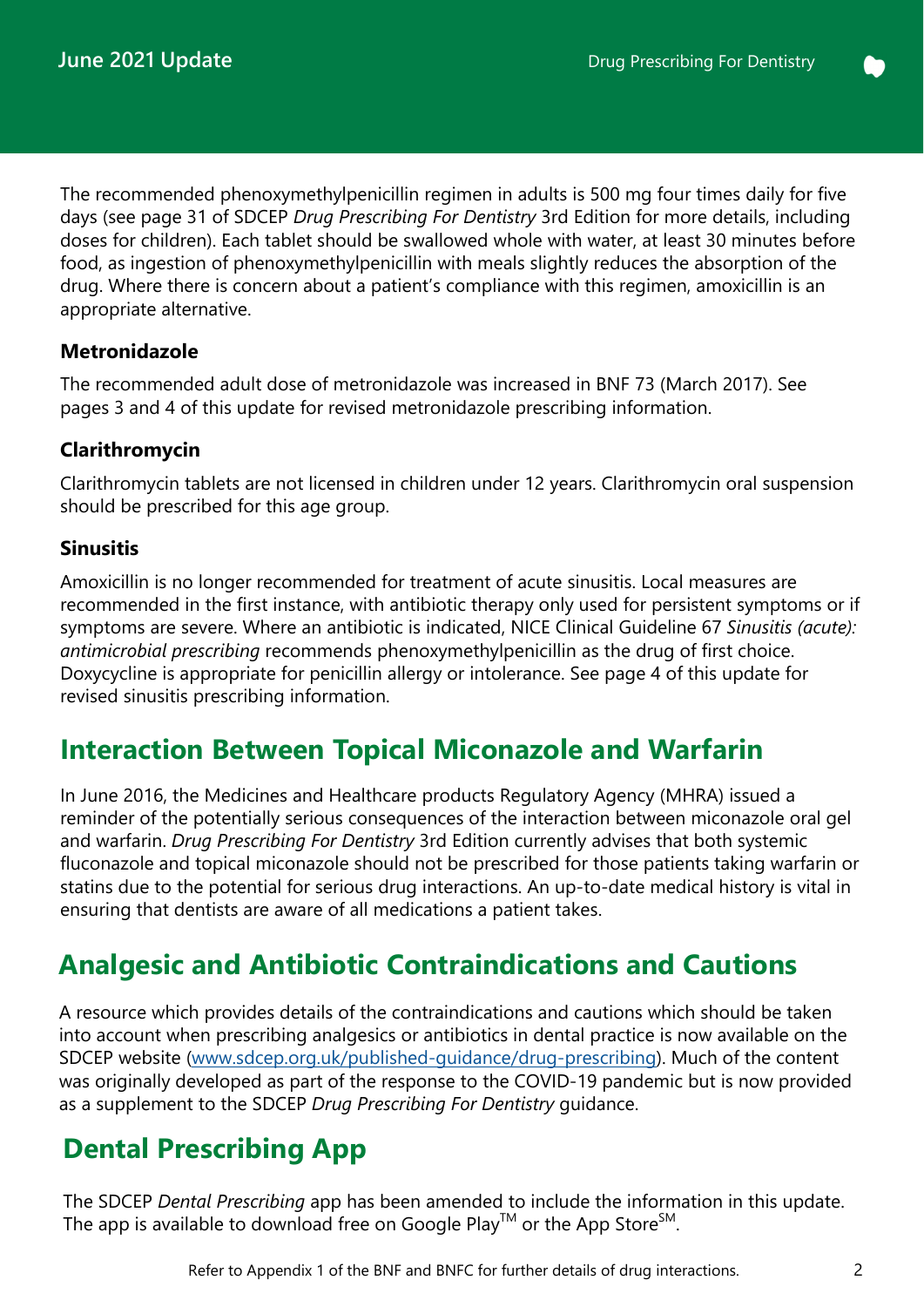### **Section 2 Medical Emergencies**

### **2.7 Hypoglycaemia**

**Page 20: the following replaces the drug regimen box for glucagon (clarification of child age and weight ranges)** 

If the patient is unconscious or uncooperative:

| Administer glucagon, 1 mg, i.m.<br>injection. | For children:                   | Glucagon, i.m. injection |  |
|-----------------------------------------------|---------------------------------|--------------------------|--|
|                                               | 2-8 years<br>bodyweight <25 kg  | $0.5 \text{ mg}$         |  |
|                                               | 9-17 years<br>bodyweight ≥25 kg | 1 mg                     |  |

### **Section 4 Bacterial Infections**

#### **4.3 Dental Abscess**

**Page 32: the following replaces the drug regimen box for Metronidazole Tablets (adult dose change).** 

**In patients who are allergic to penicillin, an appropriate 5-day regimen is:** 

|  | <b>Metronidazole Tablets, 400 mg</b> |
|--|--------------------------------------|
|--|--------------------------------------|

Send: 15 tablets

Label: 1 tablet three times daily

| For children:                                                                  |              |  |  |  |
|--------------------------------------------------------------------------------|--------------|--|--|--|
| Metronidazole <sup>‡</sup> Tablets, 200 mg,<br>or Oral Suspension, 200 mg/5 ml |              |  |  |  |
| 1-2 years                                                                      | 50 mg three  |  |  |  |
|                                                                                | times daily  |  |  |  |
| 3-6 years                                                                      | 100 mg twice |  |  |  |
|                                                                                | daily        |  |  |  |
| 7-9 years                                                                      | 100 mg three |  |  |  |
|                                                                                | times daily  |  |  |  |
| $10-17$ years                                                                  | 200 mg three |  |  |  |
|                                                                                | times daily  |  |  |  |

NB: Advise patient to avoid alcohol (metronidazole has a disulfiram-like reaction with alcohol). Do not prescribe metronidazole for patients taking warfarin. <sup>ǂ</sup> Metronidazole is not licensed for use in children under 1 year (see Section 1.1.5)